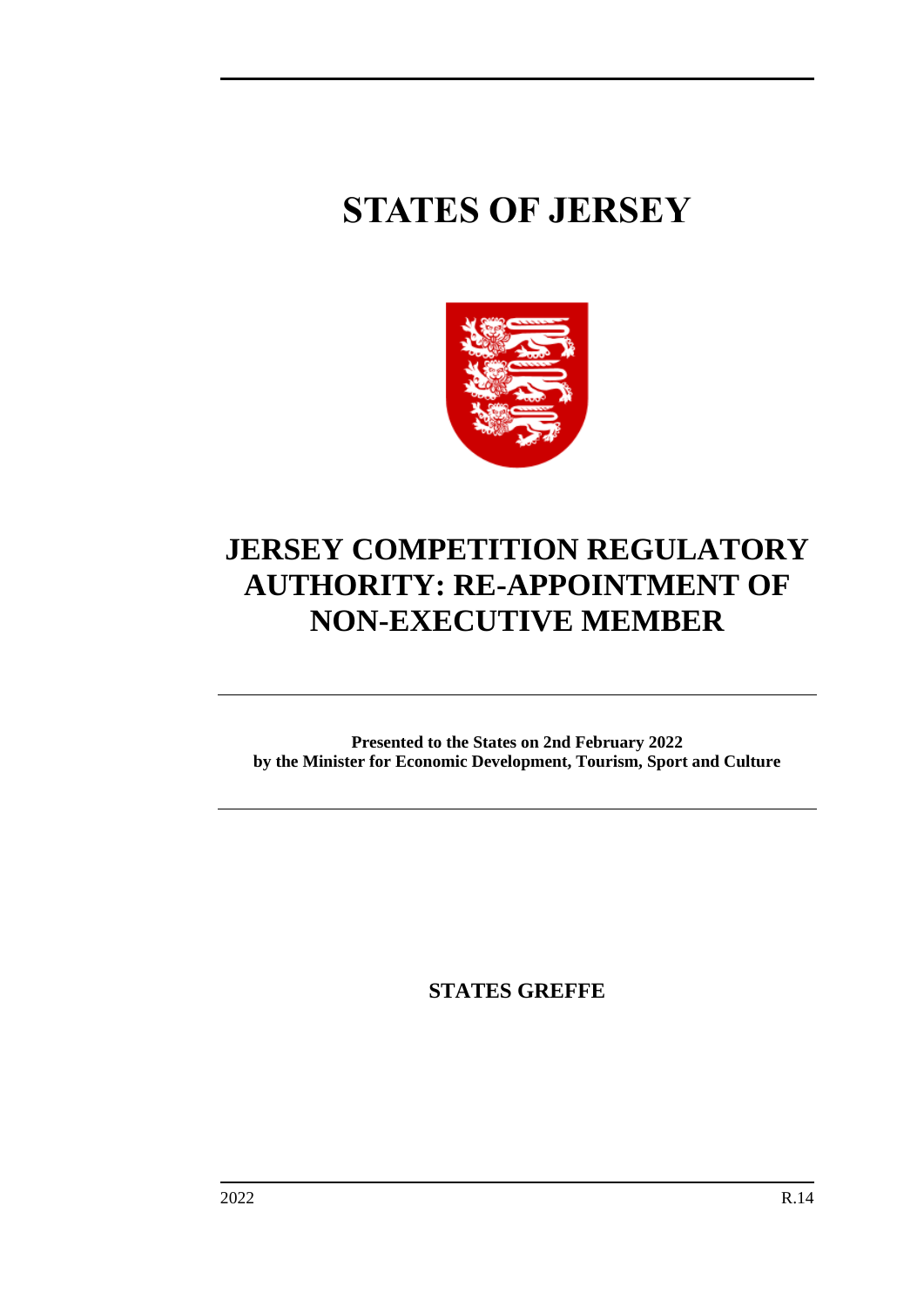# **REPORT**

Under Article 3(3A) of the [Competition Regulatory Authority \(Jersey\) Law 2001](https://www.jerseylaw.je/laws/revised/Pages/05.075.aspx) (the "**Law**"), the Minister for Economic Development, Tourism, Sport and Culture (the "**Minister**") is required to notify the States of appointments of Members of the Jersey Competition Regulatory Authority (the "**JCRA**").

After consultation with the Chair of the JCRA, Ms Stephanie Liston, the Minister appointed Mr Paul Masterton as a Non-Executive and Senior Independent Member to the Board of the JCRA for a further term under powers conferred by Article 3(1)(b) of the Law. The period of appointment is from 13th February 2022 for a term of three years, to expire on 12th February 2025.

# **Background**

Members will recall that Mr Masterton was first appointed to the Board of the JCRA as a Non-Executive Member in 2017 for a period of two years, commencing on 13th February 2017 and expiring on 12th February 2019 (R.20/2017). Subsequently, in February 2019, Mr Masterton's Board appointment was extended for an additional period of three years to expire on 12th February 2022 (R.12/2019). At the same time, Mr Masterton was also appointed to the role of Senior Independent Member of the JCRA.

Members will also recall that from 1st January 2020 until 30th June 2020, Mr Masterton served as interim Chair of the Authority for a transitional period (R.144/2019). The previous Chair of the JCRA, Mr Michael O'Higgins, was standing down at the end of his term on 31st December 2019 and Mr Masterton's temporary appointment allowed for a recruitment process for a new permanent Chair to conclude and maintained the legal requirement for the Authority to consist of a Chair and two other Members. Mr Masterton's temporary appointment as Chair of the JCRA coincided with the process to separate the Channel Islands Competition and Regulatory Authorities ("**CICRA**") and revert to a Jersey-only Authority. On expiry of Mr Masterton's term as Chair of the JCRA, he resumed his current roles as Non-Executive and Senior Independent Member of the Authority.

The end of Mr Masterton's current term of office is now approaching and on 23rd December 2021 the Chair of the JCRA wrote to the Minister to recommend the reappointment of Mr Masterton as a Non-Executive and Senior Independent Member to the Board of the JCRA. The Chair proposed that Mr Masterton is re-appointed to the Board for a further term of three years, commencing on 13th February 2022 and expiring on 12th February 2025. The rationale behind the recommended three-year appointment is to create a staggered appointment process for JCRA Non-Executive Member vacancies, taking into account that the appointments of the other current Non-Executive Members expire in 2023 and 2024 (R.113/2020).

Article 4(2) of the Law allows re-appointment of Members of the Authority stating that "[a] member shall be appointed for a period not exceeding 5 years and upon expiry of such period shall be eligible for reappointment". Furthermore, Jersey Appointments Commission Guidelines in principle allow re-appointment up to a period of nine years.1 In line with these Guidelines, upon expiry of his renewed term, Mr Masterton will have served on the Board of the JCRA for a total of eight years.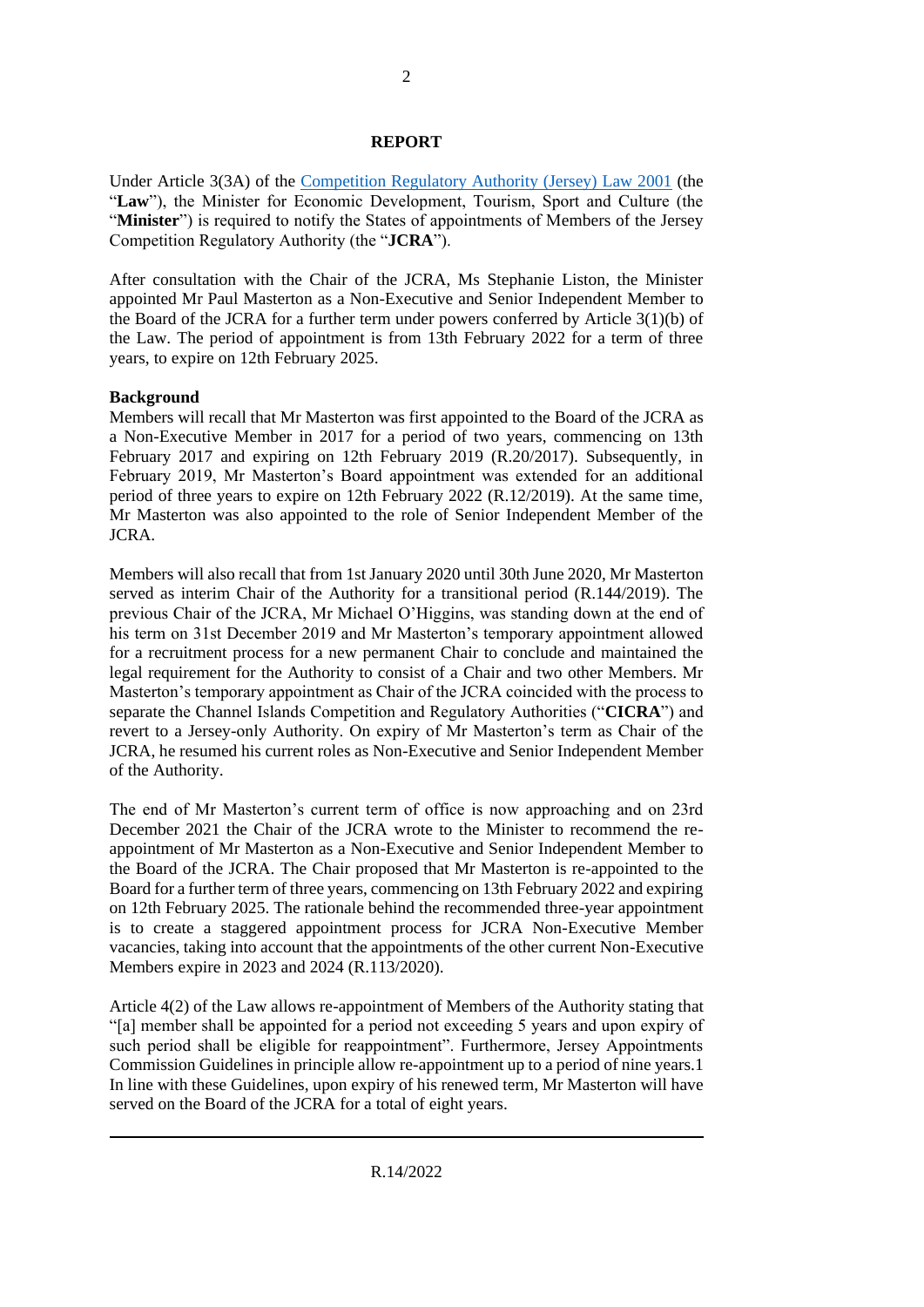### **Recommendation of Mr Masterton**

Following Oxera's 2015 "Review of the Jersey Regulatory and Competition Framework" (R.123/2015), the Board of the Authority identified the need to reinforce the level of local business knowledge at Non-Executive level.

In February 2017, this led to the appointment to the Board of Mr Masterton as a Non-Executive Member for an initial term of two years. The process leading up to this appointment was overseen by the Jersey Appointments Commission. It commenced with adverts placed locally in the Jersey Evening Post.2 By the closing date, 28 applications had been received. Applications were made subject to a shortlisting process, undertaken by the recruitment Panel. The appointment process ultimately resulted in the recommendation of Mr Masterton.

Mr Masterton has strong ties with the local business community, acting as Chair of both the Jersey Development Company and the Insurance Corporation of the Channel Islands. Mr Masterton currently also serves on the Board of Directors of 3i Infrastructure as a Non-Executive and Senior Independent Director. 3i Infrastructure is a listed infrastructure investment company investing mainly in Europe and Asia, with a focus on the utilities, transportation and social infrastructure sectors. In addition to the above, Mr Masterton currently also chairs the Highlands College Board of Governors.

Furthermore, in 2012, Mr Masterton was appointed as the founding Chair of Digital Jersey, a partnership between the Government of Jersey and the digital sector to represent and promote the industry. Mr Masterton stood down as Non-Executive Chair in June 2017. Additionally, Mr Masterton previously also served as Non-Executive Chair at Irish Banks International and was Chief Executive of the Durrell Wildlife Conservation Trust between 2008 and 2013. Prior to this, he spent 25 years with R.R. Donnelley, a leading global provider of print, digital and supply chain solutions, where he ascended to the role of President of the European business. During his career, Mr Masterton successfully built and led management teams, with a focus on mentoring and development.

In her letter to the Minister of 23rd December 2021, the Chair of the JCRA underlined the valuable contribution Mr Masterton has made to the Authority since his first appointment to the Board in 2017, including serving as temporary Chair over the time of the separation of CICRA in 2020. Mr Masterton capably led the Authority through this challenging period and on the 1st of July 2020 the JCRA was successfully reconstituted as a Jersey-only body. The Chair furthermore emphasised the wealth of local and international business knowledge and the extensive board experience that Mr Masterton brings to the Board of the Authority.

## **Balance of the Board**

There will be no change to the balance of the Board of the JCRA as a result of Mr Masterton's re-appointment. The current Board consists of:

- · two long standing Jersey residents (Mr Paul Masterton and Mr Tim Ringsdore);
- · two women (Ms Stephanie Liston and Dr Lara Stoimenova);
- · two lawyers who have a broad legal knowledge (Ms Stephanie Liston and Professor Ian Walden); and
- one economist who is expert in regulation and competition (Dr Lara Stoimenova).